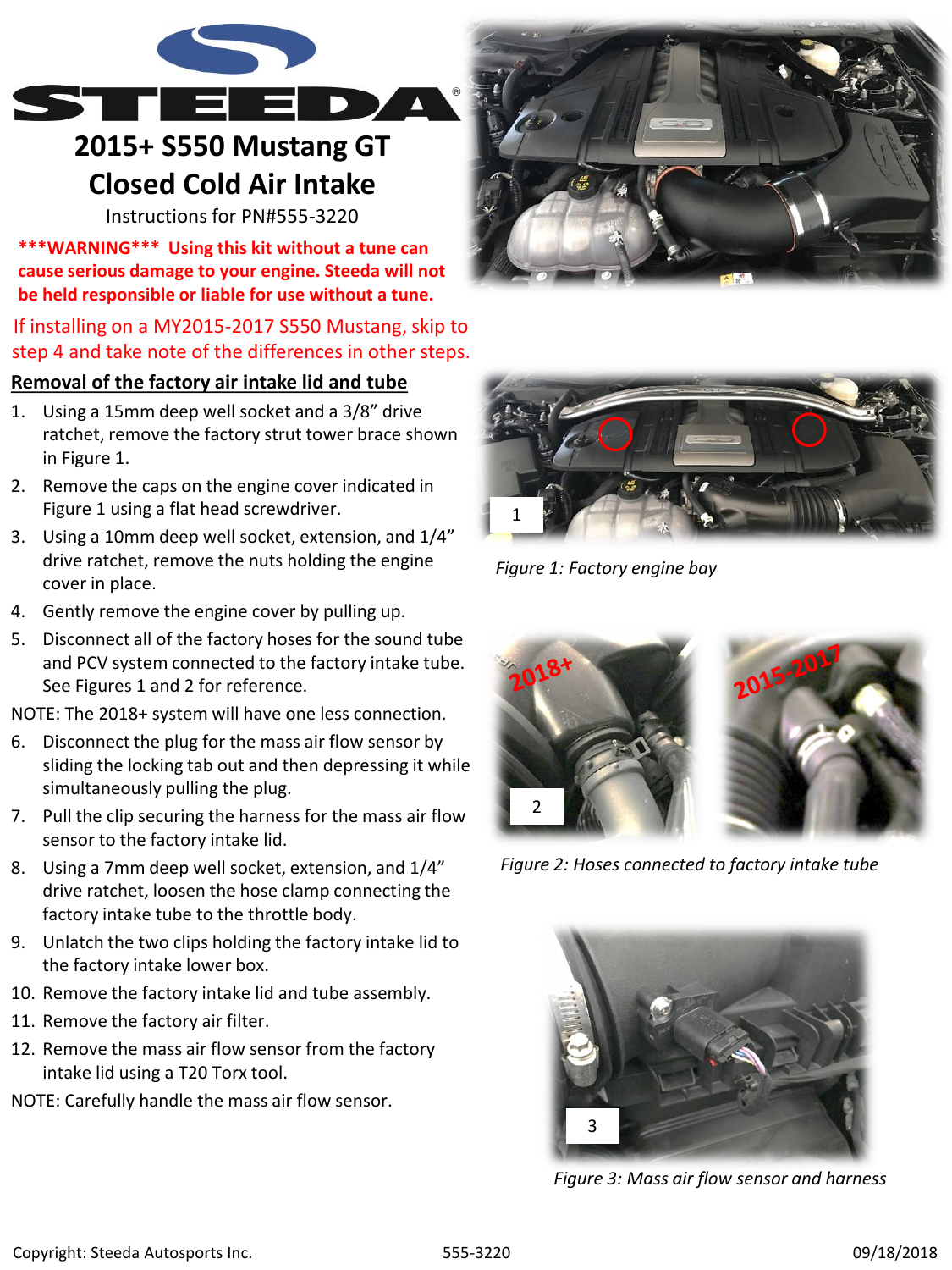#### MY2018+ Mustang owners can skip to step 15 as the inlet duct resonator is removed from the factory.

- 13. For MY2015-2017 Mustang owners that want to eliminate the inlet duct resonator, remove the factory intake lower box and inlet duct.
- 14. Cut the resonator off of the factory inlet duct.

#### **NOTE: DO NOT BREAK THIS RESONATOR OFF. IT NEEDS TO BE CUT OFF FOR THE PLUG TO FIT CORRECTLY.**

- 15. Insert the provided large ribbed plastic plug into the open hole.
- 16. Decide whether you wish to keep the factory sound tube. If yes, you can skip to step 18. If not, please continue with step 17.
- 17. Remove sound tube system.
- 18. Use the provided plug (shown in Figure 6) to fill the hole in the firewall where the factory sound tube was inserted. See Figure 6 to see how the sound tube plug is installed.

## **Installation of the Steeda Closed Cold Air Intake**

- 19. Install the Steeda oiled air filter.
- 20. Install the Steeda intake lid. Ensure the front tabs are aligned appropriately and the clips are latched.

NOTE: Steeda recommends leaving the 120mm insert in the intake lid for daily driving applications. Removal of the insert will require a separate tune and should be used for performance or race applications only.

- 21. Install the mass air flow sensor using a 3/32 hex key and the provided #8 button head cap screws.
- 22. Attach the clip on the mass air flow sensor harness to the box.
- 23. Configure the hose connections on the Steeda intake tube to mate to the hoses remaining on your vehicle. Examples are shown in Figure 8.

NOTE: Steeda provides the tube fitted with the connections that are shared across all years and trims.

- 24. Install the Steeda intake tube.
- 25. Using a 5/16" deep well socket, extension, and 1/4" drive ratchet, tighten the hose clamps on the Steeda intake tube.
- 26. Reconnect all of the factory hoses to the Steeda intake tube.
- 27. Reinstall the engine cover and strut tower brace.



*Figure 5: Factory resonator on inlet duct and Steeda plug*



*Figure 6: Sound tube plug installed*



*Figure 7: Steeda intake lid installed*



*Figure 8: Steeda intake tube hose connection configurations*